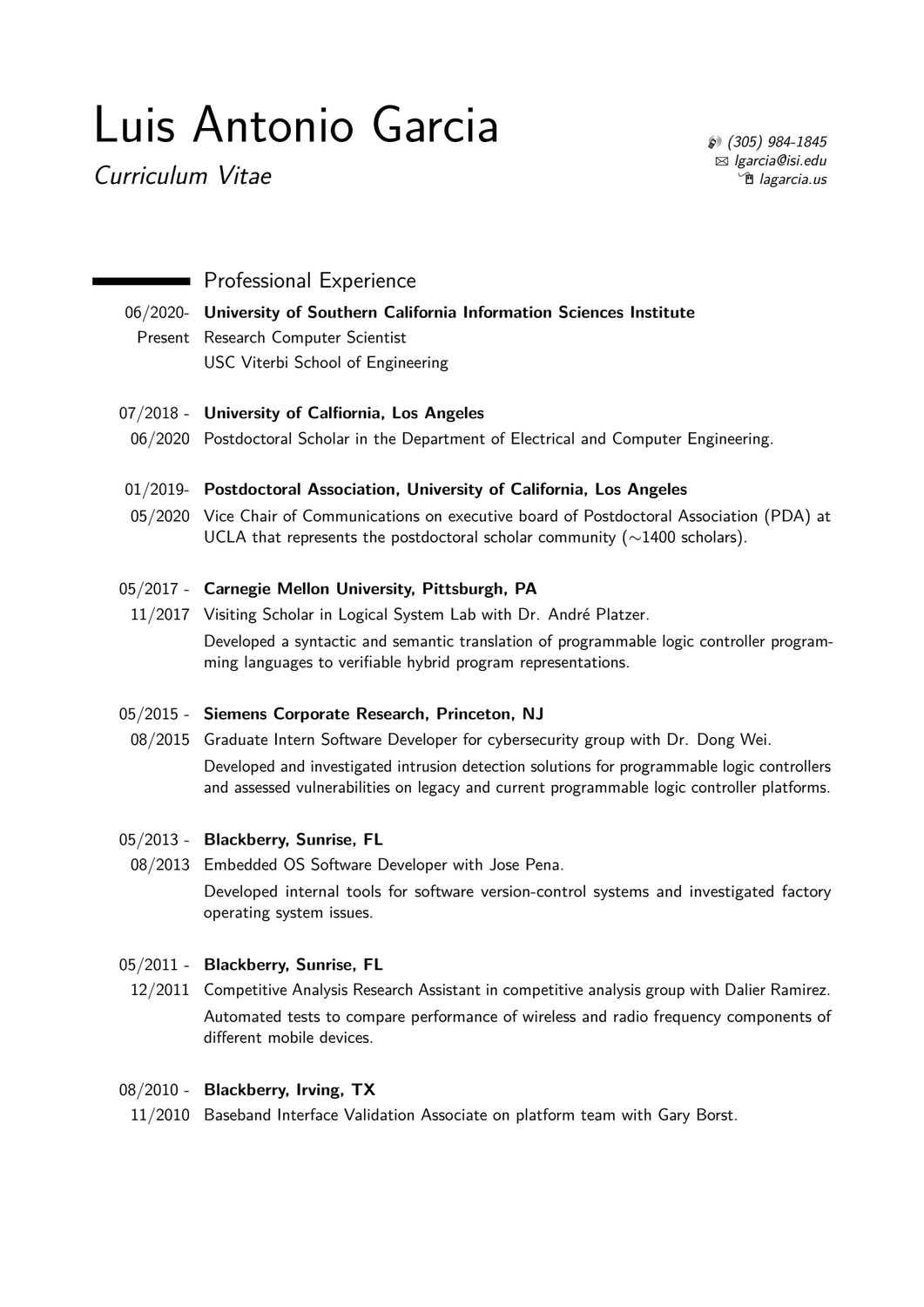Performed functional and parametric testing on the peripherals of the circuit boards of several platform devices using Agilent and Tektronix oscilloscopes mobile devices.

## $\equiv$  Education

#### 07/2018- **University of California, Los Angeles**

06/2020 Postdoctoral Scholar UCLA Samueli School of Electrical & Computer Engineering Advisor: Dr. Mani Srivastava

## 08/2014 - **Rutgers University**

06/2018 Ph.D. in Computer Engineering, Cybersecurity Track Electrical and Computer Engineering Department Dissertation: Physics for the Sake of Security, Security for the Sake of Physics Advisor: Dr. Saman Zonouz

## 05/2017 - **Carnegie Mellon University**

11/2017 Visiting Scholar Logical Systems Lab, Computer Science Department Advisor: Dr. André Platzer

#### 08/2012 - **University of Miami**

05/2014 Master of Science in Computer and Electrical Engineering Electrical and Computer Engineering Department Thesis: Context-aware Information-flow-based Micro-security Perimeters for Mobile Devices Advisor: Dr. Saman Zonouz

#### 08/2008 - **University of Miami**

05/2014 Bachelor of Science in Computer Engineering Electrical and Computer Engineering Department

# **Selected Publications**

- SenSys '20 Tianwei Xing, **Luis Garcia**, Marc Roig Vilamala, Federico Cerutti, Lance Kaplan, Alun Preece and Mani Srivastava, Neuroplex: Learning Enabled Complex Event Detection using Neurally Reconstructed Logic, ACM Conference on Embedded Networked Sensor Systems (SenSys), 2020.
- ICCPS '19 **Luis Garcia**, Stefan Mitsch, André Platzer, HyPLC: Hybrid Programmable Logic Controller ✮ Program Translation for Verification, IEEE/ACM International Conference on Cyber-Physical Systems (ICCPS), 2019. **(Best Paper Finalist)**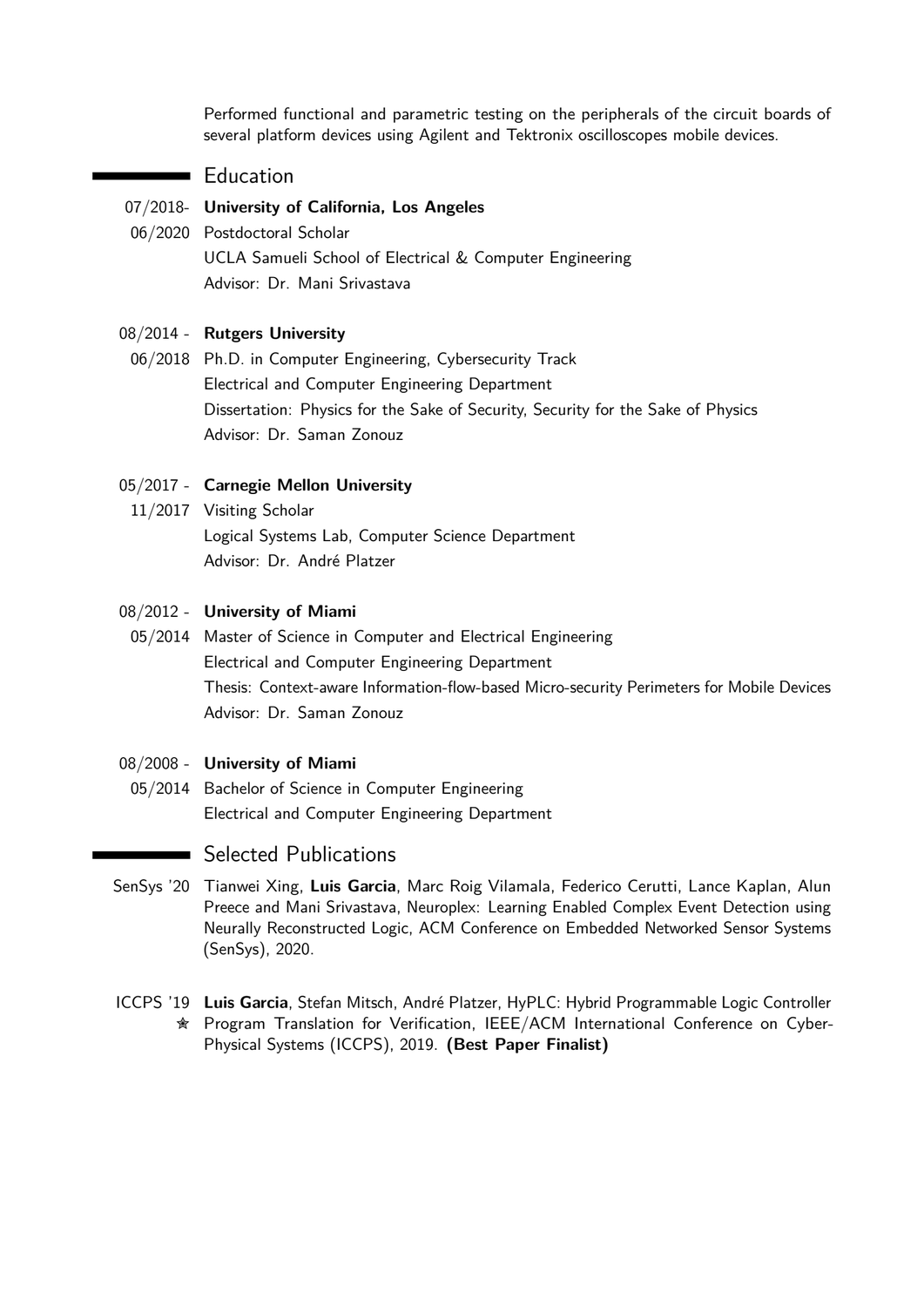NDSS '17 **Luis Garcia**, Ferdinand Brasser, Mehmet Hazar, Osama Mohammed, Ahmad-Reza Sadeghi, Saman Zonouz, Hey, My Malware Knows Physics! Attacking PLCs with Physical Model Aware Rootkit Network, Network and Distributed System Security Symposium (NDSS), 2017.

## All Publications

- SEC '21 Renju Liu, **Luis Garcia**, Mani Srivastava, Aerogel: Lightweight Access Control Framework forWebAssembly-Based Bare-Metal IoT Devices, The Sixth ACM/IEEE Symposium on Edge Computing (SEC), 2021.
- CheckMATE Nicolaas Weideman, Virginia K. Felkner, Wei-Cheng Wu, Jonathan May, Christophe '21 Hauser, **Luis Garcia**, PERFUME: Programmatic Extraction and Refinement For Usability of Mathematical Expression, Research on Offensive and Defensive Techniques in the Context of Man At The End Attacks Workshop (CheckMATE), 2021.
	- RAID '21 Aolin Ding, Praveen Murthy, **Luis Garcia**, Pengfei Sun, Matthew Chan, Saman Zonouz, Mini-Me, You Complete Me! Data-Driven Drone Security via DNN-based Approximate Computing, International Symposium on Research in Attacks, Intrusions and Defenses (RAID), 2021.
- USENIX Sec. Akash Deep Singh, Joseph Noor, **Luis Garcia**, Mani Srivastava, I Always Feel Like '21 Somebody's Sensing Me! A Framework to Detect, Identify, and Localize Clandestine Wireless Sensors, USENIX Security Symposium (USENIX Security), 2021.
	- IoTDI '21 Renju Liu, Zaoxing Liu, Botong Ou, **Luis Garcia**, Mani Srivastava, SecDeep: Secure and Performant On-device Deep Learning Inference Framework for Mobile and IoT Devices, International Conference on Internet-of-Things Design and Implementation (IoTDI), 2021.
	- IoTDI '21 Tianwei Xing, **Luis Garcia**, Federico Cerutti, Lance Kaplan, Alun Preece, Mani Srivastava, DeepSQA: Understanding Sensor Data via Question Answering, International Conference on Internet-of-Things Design and Implementation (IoTDI), 2021.
	- CoRL '20 Sandeep Singh, Bharathan Balaji, **Luis Garcia**, Mani Srivastava, Sim2Real Transfer for Deep Reinforcement Learning with Stochastic State Transition Delays, Conference on Robot Learning (CoRL), 2020.
- NeurIPS '20 Jeya Vikranth Jeyakumar, Joseph Noor, Yu-Hsi Cheng, **Luis Garcia**, Mani Srivastava, How Can I Explain This to You? An Empirical Study of Deep Neural Network Explanation Methods, Advances in Neural Information Processing Systems (NeurIPS), 2020.
- SenSys '20 Ziqi Wang, Zhe Chen, Akash Deep Singh, **Luis Garcia**, Jun Luo, Mani Srivastava, UWHear: Through-wall Extraction and Separation of Audio Vibrations Using Wireless Signals, ACM Conference on Embedded Networked Sensor Systems (SenSys), 2020.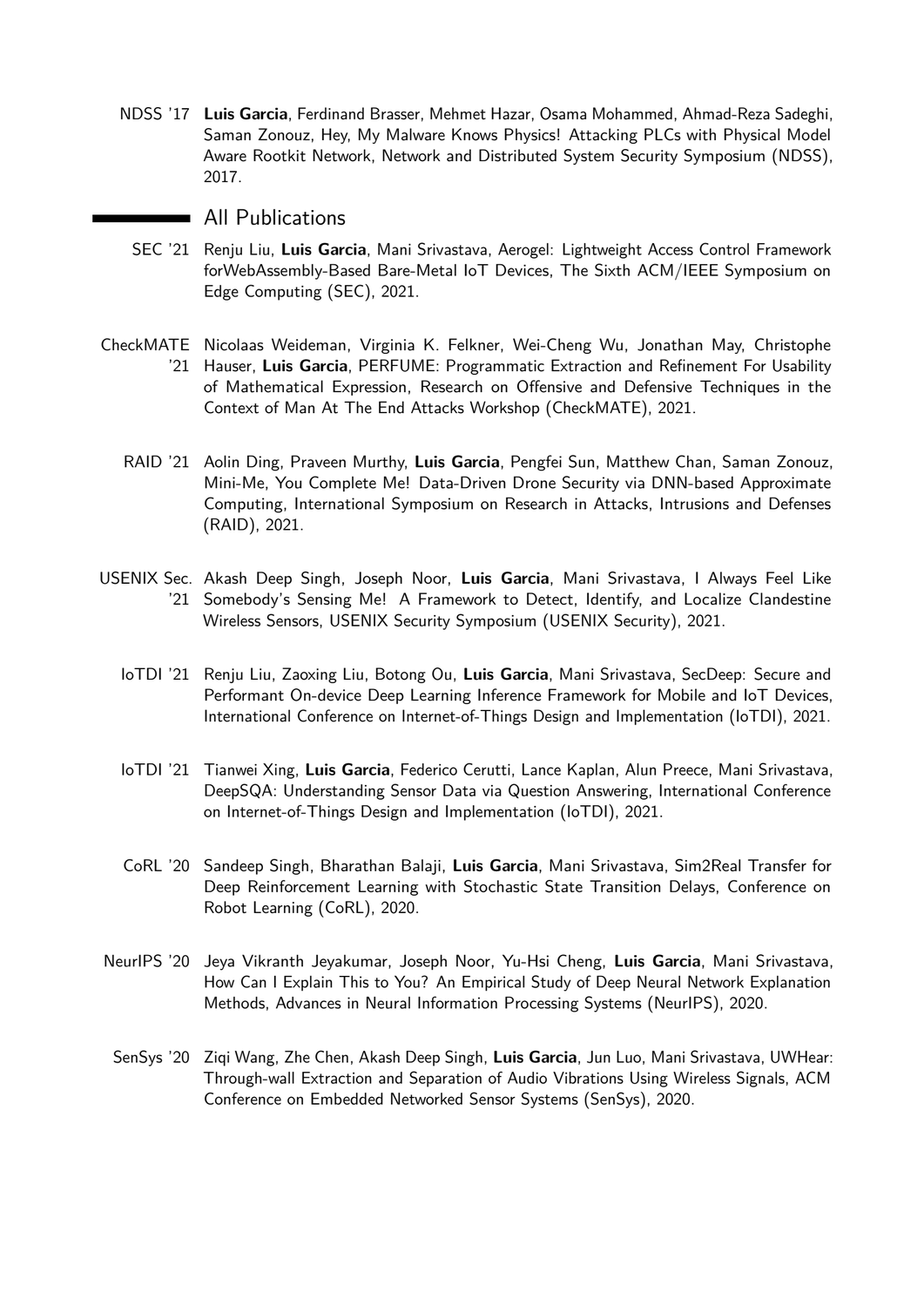- DSN '20 Pengfei Sun, **Luis Garcia**, Gabriel Salles-Loustau, Saman Zonouz, Hybrid Firmware Analysis for Known Mobile and IoT Security Vulnerabilities, IEEE/IFIP International Conference on Dependable Systems and Networks (DSN), 2020.
- ICCPS '20 **Luis Garcia**, Ferdinand Brasser, Michael Roeder, Sridhar Adepu, Lucas Davi, Ahmad-Reza Sadeghi, Saman Zonouz, Control Behavior Integrity for Distributed Cyber-Physical Systems, Annual Computer Security Applications Conference (ICCPS), 2020.
- BuildSys '19 Renju Liu, Ziqi Wang, **Luis Garcia**, Mani Srivastava, RemedIoT: Remedial Actions for Internet-of-Things Conflicts, International Conference on Systems for Energy-Efficient Buildings, Cities, and Transportation (BuildSys), 2019.
- mmNets '19 Akash Deep Singh, Sandeep Singh Sandha, **Luis Garcia**, Mani Srivastava, RadHAR: Human Activity Recognition from Point Clouds Generated through a Millimeter-wave Radar, ACM Workshop on Millimeter-Wave Networks and Sensing Systems (mmNets), 2019.
- MILCOM '19 Joseph Noor, Ahmed Ali-Eldin, **Luis Garcia**, Chirag Rao, Venkat R. Dasari, Deepak Ganesan, Brian Jalaian, Prashant Shenoy, Mani Srivastava, The Case for Robust Adaptation: Autonomic Resource Management is a Vulnerability, The Global Stage for Innovation in Military Communication (MILCOM), 2019.
	- RAID '19 Hamid Reza Ghaeini, Matthew Chan, Raad Bahmani, Ferdinand Brasser, **Luis Garcia**, Jianying Zhou, Ahmad-Reza Sadeghi, Nils Ole Tippenhauer, Saman Zonouz, PAtt: Physicsbased Attestation of Control Systems, International Symposium on Research in Attacks, Intrusions and Defenses (RAID), 2019.
	- DSN '19 Pengfei Sun, **Luis Garcia**, Saman Zonouz, Tell Me More Than Just Assembly! Reversing Cyber-physical Execution Semantics of Embedded IoT Controller Software Binaries, IEEE/IFIP International Conference on Dependable Systems and Networks (DSN), 2019.
	- DAIS '19 Tianwei Xing, Marc Roig Vilamala, **Luis Garcia**, Federico Cerutti, Lance Kaplan, Alun Preece and Mani Srivastava, DeepCEP: Deep Complex Event Processing Using Distributed Multimodal Information, Workshop on Distributed Analytics InfraStructure and Algorithms for Multi-Organization Federations (DAIS), 2019.
	- IoTDI '19 Joseph Noor, Hsiao-Yun Tseng, **Luis Garcia**, Mani Srivastava, DDFlow: Visualized Declarative Programming for Heterogeneous IoT Networks, International Conference on Internet-of-Things Design and Implementation (IoTDI), 2019.
	- IoTDI '19 Joseph Noor, Sandeep Singh Sandha, **Luis Garcia**, Mani Srivastava, Demo: DDFlow
	- (Demo)  $\hat{\mathbf{x}}$  Visualized Declarative Programming for Heterogeneous IoT Networks on Heliot Testbed Platform, International Conference on Internet-of-Things Design and Implementation (IoTDI), 2019. **(Best Demo Award)**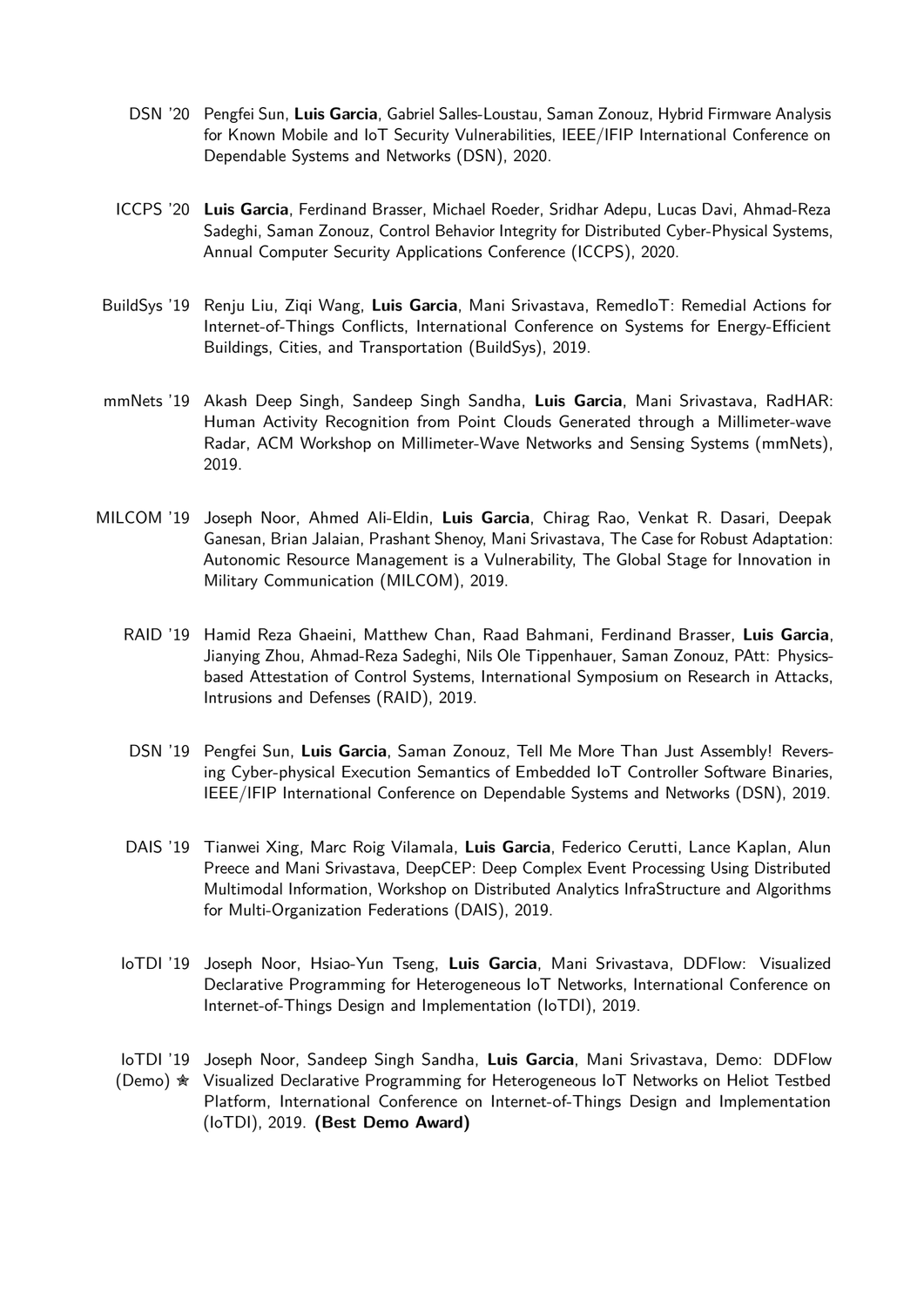- ICCPS '19 **Luis Garcia**, Stefan Mitsch, André Platzer, Poster: Toward Multi-Task Support and (Poster) Security Analyses in PLC Program Translation for Verification, IEEE/ACM International Conference on Cyber-Physical Systems (ICCPS), 2019.
- USENIX Sec. Pengfei Sun, **Luis Garcia**, Saman Zonouz, Poster: Towards Robust Semantic Reverse '19 (Poster) Engineering of Control System Binaries, USENIX Security Symposium (USENIX Security), 2019.
	- DSN '18 Zhenqi Huang, Sriharsha Etigowni, **Luis Garcia**, Sayan Mitra, Saman Zonouz, Algorithmic Attack Synthesis using Hybrid Dynamics of Power Grid Critical Infrastructures, IEEE/IFIP International Conference on Dependable Systems and Networks (DSN), 2018.
	- DASC '18 Mingbo Zhang, **Luis Garcia**, Pengfei Sun, Xiruo Liu, Saman Zonouz, Dynamic Memory Protection via Intel SGX-Supported Heap Allocation, IEEE International Conference on Dependable, Autonomic and Secure Computing (DASC), 2018.
- USENIX Sec. Christian Bayens<sup>\*</sup>, Tuan Le<sup>\*</sup>, Luis Garcia<sup>\*</sup>, Raheem Beyah, Mehdi Javanmard, and Saman '17 Zonouz, See No Evil, Hear No Evil, Feel No Evil, Print No Evil? Malicious Fill Patterns Detection in Additive Manufacturing, USENIX Security Symposium (USENIX Security), 2017. <sup>∗</sup>Equal Contributions.
	- SmartGrid Gabriel Salles-Loustau, **Luis Garcia**, Pengfei Sun, Maryam Dehnavi, Saman Zonouz, Power Comm '17 Grid Safety Control via Fine-Grained Multi-Persona Programmable Logic Controllers, IEEE

International Conference on Smart Grid Communications (SmartGridComm), 2017.

- Res. Week **Luis Garcia**, Saman Zonouz, Dong Wei, Leandro Pfleger de Aguiar, Detecting PLC Control '16 Corruption via On-Device Runtime Verification, IEEE Resilience Week 2016.
	- DSN '16 Gabriel Salles-Loustau, **Luis Garcia**, Kaustubh Joshi, Saman Zonouz, Swirls: Context-Aware Information-Flow-Based Micro-Security Perimeters for Mobile Devices, IEEE/IFIP International Conference on Dependable Systems and Networks (DSN), 2016.
- TOSG '15 Katherine R. Davis, Charles M. Davis, Saman A. Zonouz, Rakesh B. Bobba, Robin Berthier, **Luis Garcia**, Peter W. Sauer, A Cyber-Physical Modeling and Assessment Framework for Power Grid Infrastructures, IEEE Transactions on Smart Grid, 2015.

SmartGrid **Luis Garcia**, Henry Senyondo, Stephen McLaughlin, Saman Zonouz, Covert Channel Comm '14 Communication Through Physical Interdependencies in Cyber-Physical Infrastructures, IEEE International Conference on Smart Grid Communications (SmartGridComm), 2014.

SmartGrid Saman Zonouz, **Luis Garcia**, TMQ: Threat Model Quantification in Smart Grid Critical Comm '14 Infrastructures, IEEE International Conference on Smart Grid Communications (Smart-GridComm), 2014.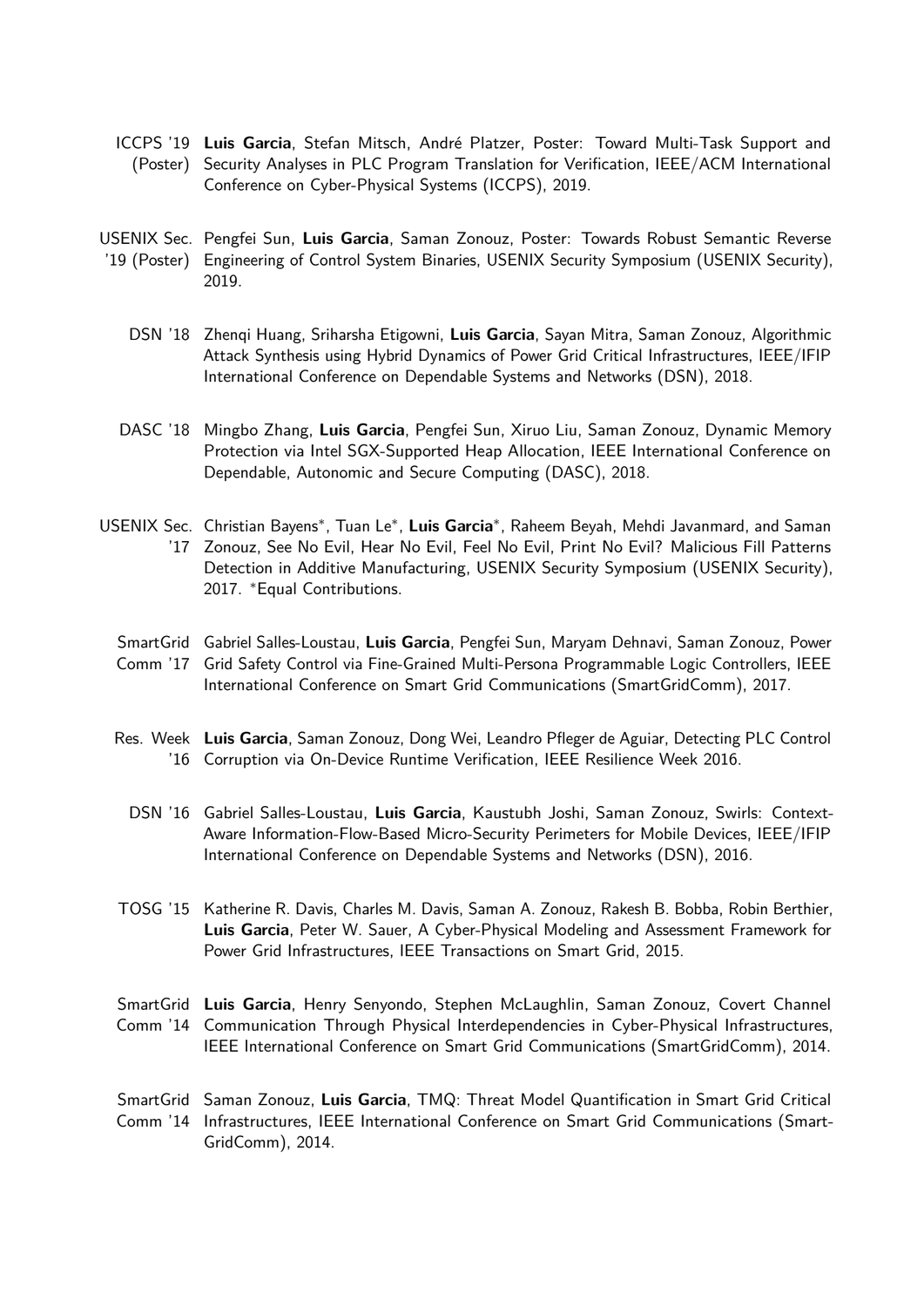## Submissions Under Review

ICLR '22 Jeya Vikranth Jeyakumar, Joseph Noor, Yu-Hsi Cheng, **Luis Garcia**, Mani Srivastava, Under Review Explainable Complex Video Activity Classification viaAutomatic Concept Extraction, International Conference on Learning Representations (ICLR), 2022.

USENIX Sec. Taegyu Kim, Aolin Ding, Sriharsha Etigowni, Pengfei Sun, Jizhou Chen, **Luis Garcia**, '22 Under Saman Zonouz, Dongyan Xu, Dave (Jing) Tian, Patching Control-Semantic Bugs in RAV Review Firmware using DISPATCH, Network and Distributed System Security Symposium (NDSS), 2021.

TPAMI '22 Alzantot, Moustafa, **Luis Garcia**, Mani Srivastava, PhysioGAN: Training High Fidelity Under Review Generative Model for Physiological Sensor Readings, Transactions on Pattern Analysis and Machine Intelligence (TPAMI), 2020.

# **Honors & Awards**

- 2019 ACM/IEEE Conference on Internet of Things Design and Implementation (IoTDI) Best Demo Award
- 2019 ACM/IEEE International Conference on Cyber-Physical Systems (ICCPS) Best Paper Finalist
- 2019 International Conference on Dependable Systems and Networks (DSN) Student Travel Grant
- 2017 USENIX Security Symposium Student Travel Grant
- 2017 ECEDHA iREDEFINE Workshop Student Travel Grant
- 2016 2018 Graduate Assistance in Areas of National Need Fellowship
	- 2016 International Conference on Dependable Systems and Networks (DSN) Student Travel Grant
	- 2016 Rutgers ECE PhD Research Excellence Award
	- 2015 National Science Foundation Cyber-Physical Systems Week Student Travel Award
	- 2013 Eta Kappa Nu Electrical and Computer Engineering Honor Society
	- 2013 Blackberry Campus Ambassador for the University of Miami
	- 2006 Eagle Scout

#### **Research Funding**

2021 **NCS-FO: Enhancing Episodic Memory through Real-world Integration of Brain Recording and Stimulation with Semantic Alignment of Human and IoT Perception**

Amount: \$500,000 (USC ISI's share: \$250,000)

Duration: 3 Years.

Investigators: **Luis Garcia [Co-PI]**, Cory Inman (UCLA) [Lead-PI]

Sponsor: National Science Foundation (NSF) - Neural and Cognitive Systems (NCS)

2020 **SMELL-CPS: Symbolic Math Expressions from Low-level Logic in Cyber-physical Systems**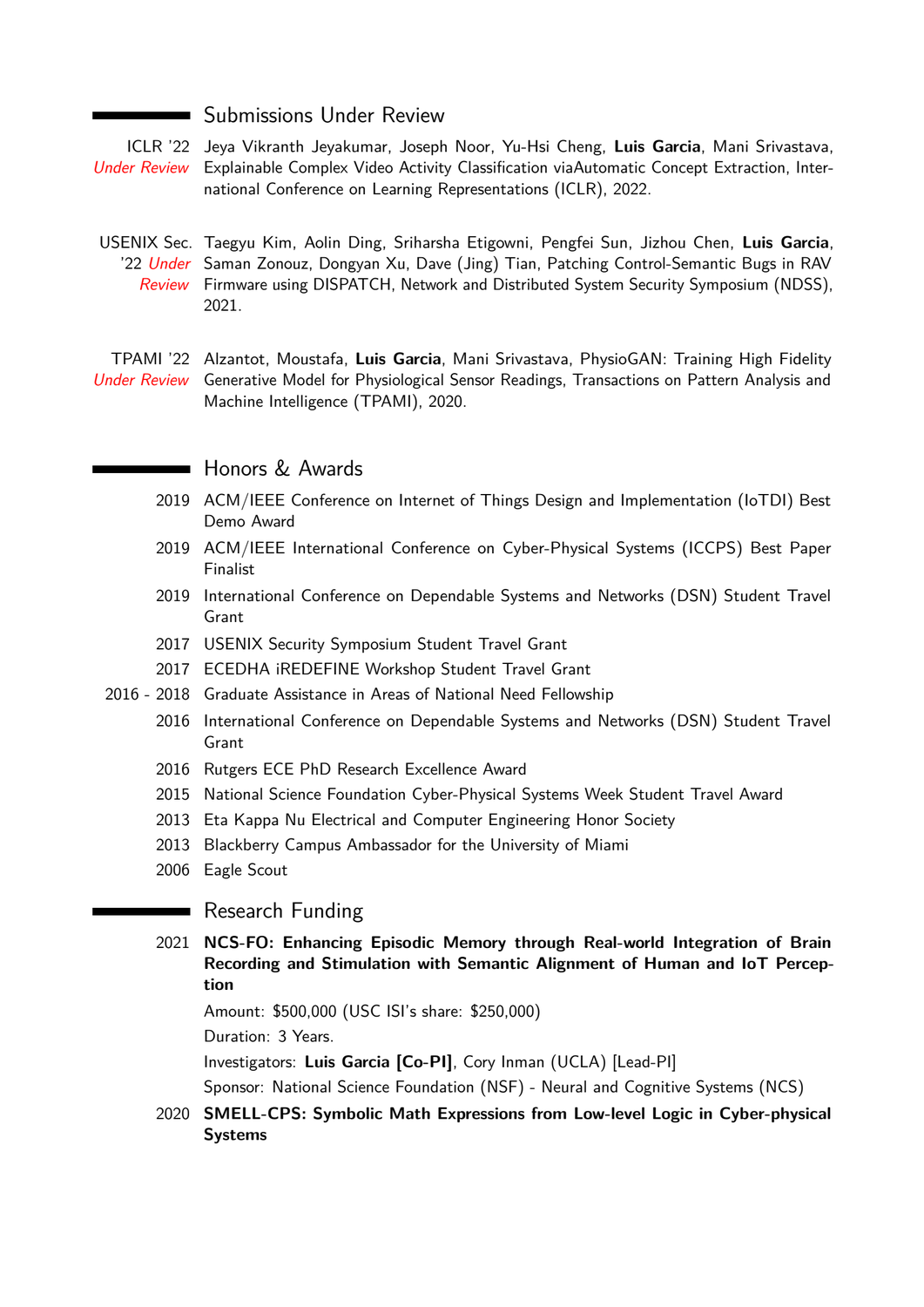Amount: \$1,000,000

Duration: 18 Months.

Investigators: **Luis Garcia [Lead PI]**, Christophe Hauser (Co-PI), Aram Galstyan (USC ISI) [Co-PI], David Barnhart [Co-PI]

Sponsor: Defense Advanced Research Projects Agency (DARPA)

## Patents

٠

P.1 Saman Aliari Zonouz, Mehdi Javanmard, Abdul Beyah, **Luis Garcia**, Tuan-Anh Le, Christopher Bayens. "Post-Print Physical Vetting of 3D Prints with Minimal Embedded Nano-Material Assessor", C 2019.

## Talks and Presentations

- 06/2021 **Towards Semantically Aligning Human and IoT Perception and Reasoning** University of Southern California Information Sciences Institute (ISI), hosted by Terry Benzel
- 03/2021 **A Logical, Data-driven Approach to Secure, Safe, and Performant Cyber-physical Systems**

Information Trust Institute (ITI), University of Illinois Urbana Champaign (UIUC), hosted by Sibin Mohan

03/2020 **A Logical, Data-driven Approach to Secure, Safe, and Performant Cyber-physical Systems**

> University of Southern California Information Sciences Institute (ISI), hosted by Terry Benzel

- 09/2019 **Feeling Safe and Secure in a Learning-enabled Cyber-physical World** University of Central Florida, hosted by Aziz Mohaisen
- 09/2019 **Feeling Safe and Secure in a Learning-enabled Cyber-physical World** University of Southern California Information Sciences Institute (ISI), hosted by Jeremy Abramson
- 10/2018 **On the Cyber-physical Safety and Security of Learning-Enabled Internet-of-Things** NSF IoT Workshop, co-located with ICCAD 2018
- 03/2018 **Physics for the Sake of Security, Security for the Sake of Physics** Stevens Institute of Technology, hosted by Georgios Portokalidis
- 03/2018 **Physics for the Sake of Security, Security for the Sake of Physics** Fordham University, hosted by Thaier Hayajneh
- 03/2018 **Physics for the Sake of Security, Security for the Sake of Physics** University of Texas El Paso, hosted by Miguel Velez-Reyes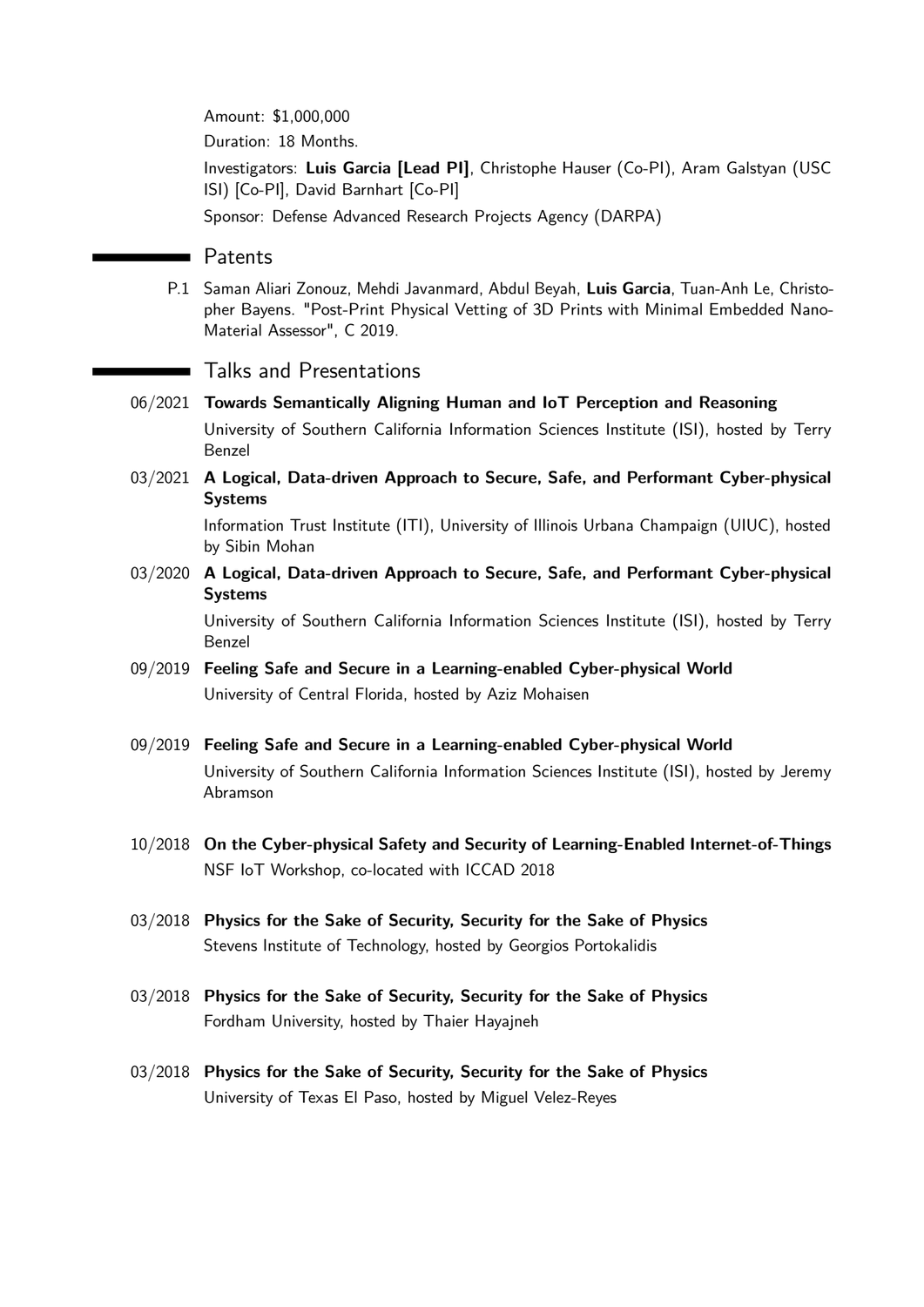- 02/2018 **Physics for the Sake of Security, Security for the Sake of Physics** Vanderbilt University, hosted by Taylor Johnson
- 01/2018 **Physics for the Sake of Security, Security for the Sake of Physics** University of Pennsylvania, hosted by Insup Lee
- 01/2017 **Leveraging Physical Models for Attacking and Defending PLCs** CREDC Affiliate Presentation, <http://y2u.be/VdbLuCGKflA>

# Teaching and Mentoring

## **University of Southern California**

DSCI 558: Building Knowledge Graphs (Co-Instructor) (Fall '21) Research Experiences for Undergraduates (Mentor, Area Chair) (Summer '21) Mentor Matching Engine (Mentor) (Spring '21) Los Angeles Computing Circle (Guest Lecturer) (Summer '20) **University of California, Los Angeles**

Los Angeles Computing Circle (Lecturer) (Summer '19)

Security and Privacy for Embedded Systems, Cyber-Physical Systems, and Internet of Things (Guest Lecturer) (Spring '19)

Embedded Systems (Guest Lecturer) (Spring '19, Fall '19)

Human-Computer Interaction (Guest Lecturer) (Fall '19)

#### **Rutgers University**

Programming Methodology I (TA) (Spring '15)

Malware Analysis and Reverse Engineering (Lecturer) (Spring '15)

#### **Wyzant Tutoring (Tutor)**

35 hours of tutoring

Perfect 5-start rating

Sample student comments: "I feel more confident with my upcoming course knowing that I am getting tutored by an expert in my field."; "I am very pleased with Luis' preparation for lecture notes and sample programs for our Java lessons."

#### **Service**

2020 **NSF Panelist**

Civic Innovation Challenge 2020

- 2019- **Program Chair**
- Present IEEE Workshop on the Internet of Safe Things 2021
- 2019 **Program Committee**
- Present USENIX Artifact Evaluation Committee 2021, Workshop on Artificial Intelligence and Industrial Internet-of-Things Security (AIoTS) 2019, CheckMATE Workshop 2021

2018 - **Reviewer**

Present TSG '18-'19, TOPS '19, AIoTS '19-'20, IJCAI '20-'21, AAAI '22, ACM TIoT '20-'21

01/2019 - **Postdoctoral Association**